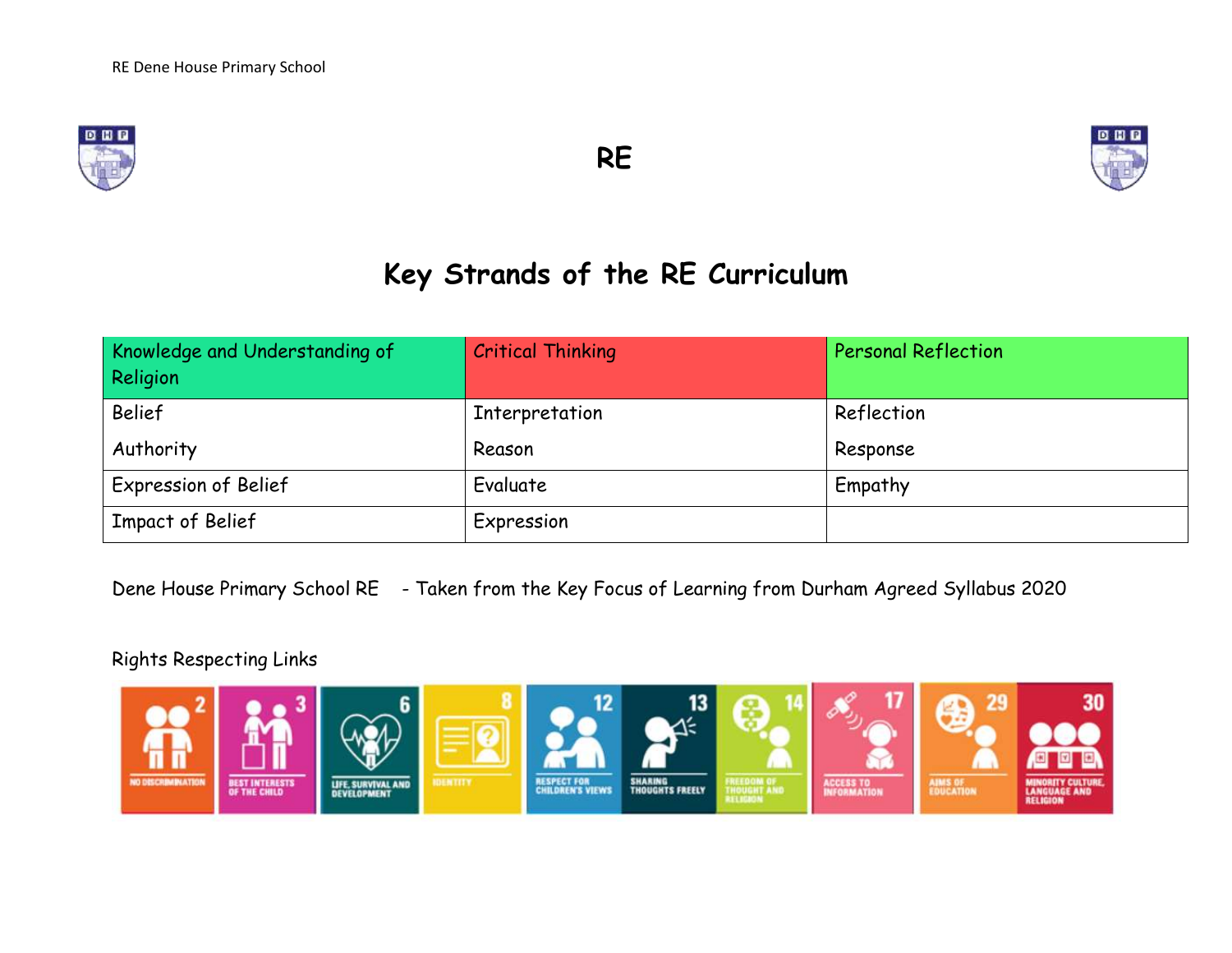## Dene House Primary School Long Term Planning

## Coverage of Religious and Non-Religious World Views – Cycle B

| Cycle B         | <b>Autumn</b>                                         | <b>Spring</b>                                      | <b>Summer</b>                  |
|-----------------|-------------------------------------------------------|----------------------------------------------------|--------------------------------|
| <b>EYFS</b>     | <b>Special Times</b>                                  | <b>Special People</b>                              | <b>Special Books</b>           |
|                 | The Christmas Story                                   | The Easter Story                                   | <b>Special Buildings</b>       |
| Cycle B         | <b>Autumn</b>                                         | <b>Spring</b>                                      | <b>Summer</b>                  |
| <b>Year 1/2</b> | Christianity                                          | Christianity                                       | <b>Buddhism</b>                |
|                 | How and why is Christmas<br>celebrated by Christians? | How and why is Easter<br>celebrated by Christians? | <b>Islam</b>                   |
| Year 3/4        | Christianity                                          | Christianity                                       | Christianity                   |
|                 | How and why is Christmas<br>celebrated by Christians? | How and why is Easter<br>celebrated by Christians? | <b>Islam</b>                   |
| <b>Year 5/6</b> | Religious Study - Religious<br>Diversity              | Religious Study -<br>Environment                   | <b>Islam</b>                   |
|                 |                                                       |                                                    | Christianity                   |
|                 | How and why is Christmas<br>celebrated by Christians? | How and why is Easter<br>celebrated by Christians? | <b>Statutory Bridging Unit</b> |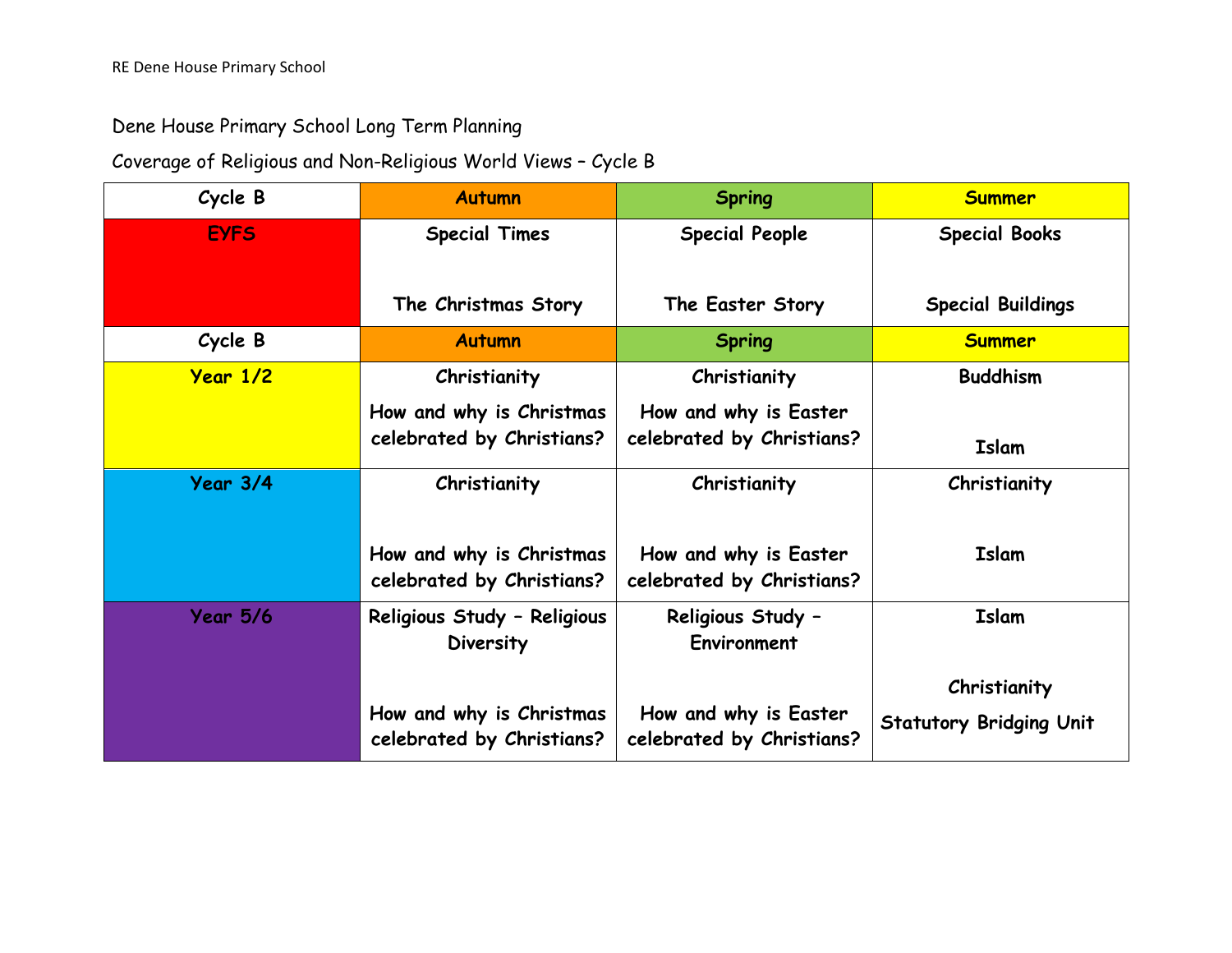Dene House Primary School Medium Term Plan Cycle B

|                    | <b>Autumn 1</b>                                                                                      | <b>Autumn 2</b>                                                    | Spring 1                                                                                                               | <b>Spring 2</b>                                                                     | Summer 1                                                                                                    | Summer 2                                                                                                                          |
|--------------------|------------------------------------------------------------------------------------------------------|--------------------------------------------------------------------|------------------------------------------------------------------------------------------------------------------------|-------------------------------------------------------------------------------------|-------------------------------------------------------------------------------------------------------------|-----------------------------------------------------------------------------------------------------------------------------------|
|                    |                                                                                                      |                                                                    |                                                                                                                        | Rights Respecting will be taught within each topic area.                            |                                                                                                             |                                                                                                                                   |
| <b>EYFS</b>        | Let's find out about<br>Harvest in a church                                                          | Let's learn about the<br>Christmas Story, Diwali,<br>Rama and Sita | Let's find out about<br>special people -<br>Muhammad, Buddha,<br>Jesus, other religious<br>people, Chinese New<br>Year | Let's find out about the<br>Easter Story                                            | Let's find out about holy<br>books (e.g. the Bible,<br>the Qur'an, the Torah,<br>the Guru Granth<br>Sahib). | Let's find out about<br>special buildings and<br>worship there (e.g.<br>mandir, church,<br>synagogue, mosque,<br>Buddhist Rupas). |
| Year $\frac{1}{2}$ | Why is the Bible special<br>to Christians?<br>What can we learn from<br>the story of St<br>Cuthbert? | How and why is light<br>important at<br>Christmas?                 | What does it mean to<br>belong in Christianity?                                                                        | How do Christians<br>celebrate Easter?                                              | How do Buddhists show<br>their beliefs?                                                                     | Why is Muhammad<br>important to Muslims?                                                                                          |
| Year $\frac{3}{4}$ | What do we know about<br>the Bible and why is it<br>important to<br>Christians?                      | Why do Christians call<br>Jesus the light of<br>the world?         | What do Christians<br>believe about Jesus?                                                                             | Why is Lent such<br>an important period for<br>Christians?                          | Why do people visit<br>Durham Cathedral<br>today?                                                           | <b>Islamic Rites of Passage</b>                                                                                                   |
| <b>Year 5/6</b>    | What can we learn<br>about religious diversity<br>in our area?                                       | What do the gospels<br>tell us about the birth<br>of Jesus?        | How and why do people<br>care about the<br>environment?                                                                | Why are Good<br>Friday and Easter Day<br>the most important<br>days for Christians? | What can we find out<br>about a local Muslim<br>community?                                                  | So, what do we now<br>know about<br>Christianity?<br>(exploration through<br>the<br>concepts)<br>Statutory Bridging Unit          |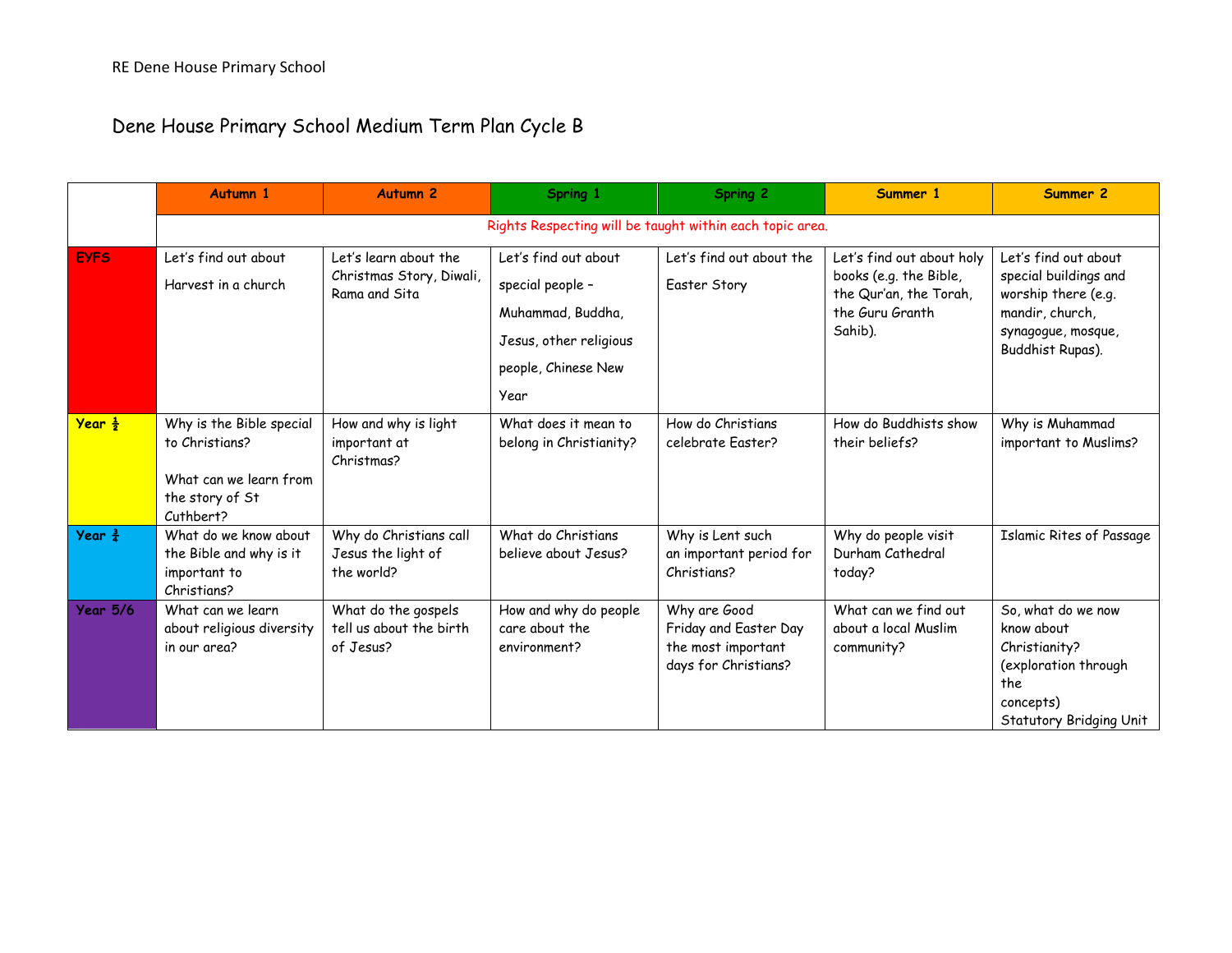|                                                                                                                                                                                                                                                                                                                                                                      | EYFS - Understanding of the World -People, Culture and Communities                                                                                                                                                                                                                                                                                                                             |                                                                                                                                                                                                                                                                                                                                                                                  |                                                                                                                                                                                                                                                                                                                                                                   |                                                                                                                                                                                                                                                                                                                                                   |                                                                                                                                                                                                                                                                                                                                                                                   |
|----------------------------------------------------------------------------------------------------------------------------------------------------------------------------------------------------------------------------------------------------------------------------------------------------------------------------------------------------------------------|------------------------------------------------------------------------------------------------------------------------------------------------------------------------------------------------------------------------------------------------------------------------------------------------------------------------------------------------------------------------------------------------|----------------------------------------------------------------------------------------------------------------------------------------------------------------------------------------------------------------------------------------------------------------------------------------------------------------------------------------------------------------------------------|-------------------------------------------------------------------------------------------------------------------------------------------------------------------------------------------------------------------------------------------------------------------------------------------------------------------------------------------------------------------|---------------------------------------------------------------------------------------------------------------------------------------------------------------------------------------------------------------------------------------------------------------------------------------------------------------------------------------------------|-----------------------------------------------------------------------------------------------------------------------------------------------------------------------------------------------------------------------------------------------------------------------------------------------------------------------------------------------------------------------------------|
| Let's find out about<br>Harvest in a church                                                                                                                                                                                                                                                                                                                          | Let's learn about the<br>Christmas Story, Diwali,<br><b>Rama and Sita</b>                                                                                                                                                                                                                                                                                                                      | Let's find out about<br>special people -<br>Muhammad, Buddha,<br>Jesus, other religious<br>people, Chinese New<br>Year                                                                                                                                                                                                                                                           | Let's find out about the<br><b>Easter Story</b>                                                                                                                                                                                                                                                                                                                   | Let's find out about holy<br>books (e.g. the Bible,<br>the Qur'an, the Torah,<br>the Guru Granth<br>Sahib).                                                                                                                                                                                                                                       | Let's find out about<br>special buildings and<br>worship there (e.g.<br>mandir, church,<br>synagogue, mosque,<br><b>Buddhist Rupas).</b>                                                                                                                                                                                                                                          |
| Pupils will be taught to:                                                                                                                                                                                                                                                                                                                                            | Pupils will be taught to:                                                                                                                                                                                                                                                                                                                                                                      | Pupils will be taught to:                                                                                                                                                                                                                                                                                                                                                        | Pupils will be taught to:                                                                                                                                                                                                                                                                                                                                         | Pupils will be taught to:                                                                                                                                                                                                                                                                                                                         | Pupils will be taught to:                                                                                                                                                                                                                                                                                                                                                         |
| Understand the<br>idea of special<br>times/days<br>within religions<br>and how these<br>are celebrated<br>by faith<br>communities<br>within the home<br>and wider<br>community<br>Know some<br>similarities and<br>differences<br>between<br>different<br>religious groups<br>and cultural<br>communities<br>drawing on their<br>experiences and<br>what's been read | Understand the<br>$\bullet$<br>idea of special<br>times/days<br>within religions<br>and how these<br>are celebrated<br>by faith<br>communities<br>within the home<br>and wider<br>community<br>Know some<br>$\bullet$<br>similarities and<br>differences<br>between<br>different<br>religious groups<br>and cultural<br>communities<br>drawing on their<br>experiences and<br>what's been read | Know some of<br>$\bullet$<br>the founders of<br>some religions<br>and be<br>introduced to<br>members of<br>faith<br>communities who<br>have special<br>roles within the<br>faith tradition<br>Know some<br>similarities and<br>differences<br>between<br>different<br>religious groups<br>and cultural<br>communities<br>drawing on their<br>experiences and<br>what's been read | Know some<br>$\bullet$<br>similarities and<br>differences<br>between<br>different<br>religious groups<br>and cultural<br>communities<br>drawing on their<br>experiences and<br>what's been read<br>in class<br>Develop positive<br>attitudes about<br>the differences<br>between people<br>Talk about<br>members of<br>their family and<br>immediate<br>community | Know sacred<br>$\bullet$<br>books within<br>faith traditions,<br>important<br>sayings and<br>sacred texts<br>Know that<br>special books<br>should be<br>treated with<br>respect<br>Know some<br>similarities and<br>differences<br>between<br>different<br>religious groups<br>and cultural<br>communities<br>drawing on their<br>experiences and | Know religious<br>$\bullet$<br>buildings are<br>sacred places<br>and how they<br>are used for<br>worship<br>Know some<br>similarities and<br>differences<br>between<br>different<br>religious groups<br>and cultural<br>communities<br>drawing on their<br>experiences and<br>what's been read<br>in class<br>Develop positive<br>$\bullet$<br>attitudes about<br>the differences |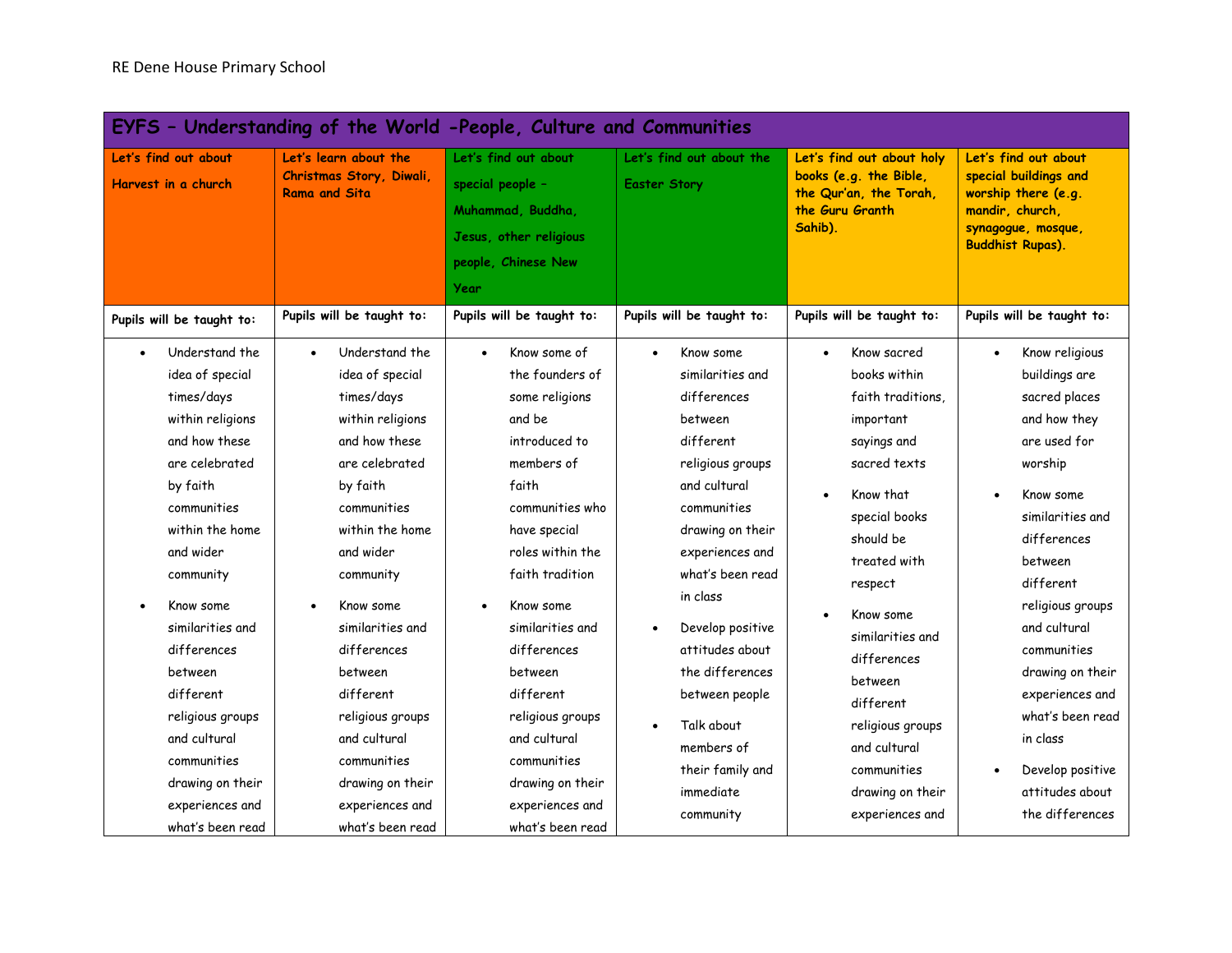#### RE Dene House Primary School

| in class<br>Develop positive<br>attitudes about<br>the differences<br>between people<br>Talk about<br>members of<br>their family and<br>immediate<br>community<br>Understand that<br>some places are<br>special to<br>members of<br>their community<br>Compare and<br>contrast<br>characters from<br>stories including<br>figures from the<br>past<br>Recognise that<br>people have<br>different<br>beliefs and that<br>these are<br>celebrated in<br>different ways | in class<br>Develop positive<br>$\bullet$<br>attitudes about<br>the differences<br>between people<br>Talk about<br>$\bullet$<br>members of<br>their family and<br>immediate<br>community<br>Understand that<br>some places are<br>special to<br>members of<br>their community<br>Compare and<br>$\bullet$<br>contrast<br>characters from<br>stories including<br>figures from the<br>past<br>Recognise that<br>$\bullet$<br>people have<br>different<br>beliefs and that<br>these are<br>celebrated in<br>different ways | in class<br>Develop positive<br>attitudes about<br>the differences<br>between people<br>Talk about<br>members of<br>their family and<br>immediate<br>community<br>Compare and<br>contrast<br>characters from<br>stories including<br>figures from the<br>past<br>Recognise that<br>people have<br>different<br>beliefs and that<br>these are<br>celebrated in<br>different ways | Understand that<br>$\bullet$<br>some places are<br>special to<br>members of<br>their community<br>Compare and<br>$\bullet$<br>contrast<br>characters from<br>stories including<br>figures from the<br>past<br>Recognise that<br>$\bullet$<br>people have<br>different<br>beliefs and that<br>these are<br>celebrated in<br>different ways | what's been read<br>in class<br>Develop positive<br>attitudes about<br>the differences<br>between people<br>Talk about<br>members of<br>their family and<br>immediate<br>community<br>Understand that<br>some places are<br>special to<br>members of<br>their community<br>Recognise that<br>people have<br>different<br>beliefs and that<br>these are<br>celebrated in<br>different ways | between people<br>Talk about<br>$\bullet$<br>members of<br>their family and<br>immediate<br>community<br>Understand that<br>some places are<br>special to<br>members of<br>their community<br>Compare and<br>contrast<br>characters from<br>stories including<br>figures from the<br>past<br>Recognise that<br>$\bullet$<br>people have<br>different<br>beliefs and that<br>these are<br>celebrated in<br>different ways |
|----------------------------------------------------------------------------------------------------------------------------------------------------------------------------------------------------------------------------------------------------------------------------------------------------------------------------------------------------------------------------------------------------------------------------------------------------------------------|--------------------------------------------------------------------------------------------------------------------------------------------------------------------------------------------------------------------------------------------------------------------------------------------------------------------------------------------------------------------------------------------------------------------------------------------------------------------------------------------------------------------------|---------------------------------------------------------------------------------------------------------------------------------------------------------------------------------------------------------------------------------------------------------------------------------------------------------------------------------------------------------------------------------|-------------------------------------------------------------------------------------------------------------------------------------------------------------------------------------------------------------------------------------------------------------------------------------------------------------------------------------------|-------------------------------------------------------------------------------------------------------------------------------------------------------------------------------------------------------------------------------------------------------------------------------------------------------------------------------------------------------------------------------------------|--------------------------------------------------------------------------------------------------------------------------------------------------------------------------------------------------------------------------------------------------------------------------------------------------------------------------------------------------------------------------------------------------------------------------|
|----------------------------------------------------------------------------------------------------------------------------------------------------------------------------------------------------------------------------------------------------------------------------------------------------------------------------------------------------------------------------------------------------------------------------------------------------------------------|--------------------------------------------------------------------------------------------------------------------------------------------------------------------------------------------------------------------------------------------------------------------------------------------------------------------------------------------------------------------------------------------------------------------------------------------------------------------------------------------------------------------------|---------------------------------------------------------------------------------------------------------------------------------------------------------------------------------------------------------------------------------------------------------------------------------------------------------------------------------------------------------------------------------|-------------------------------------------------------------------------------------------------------------------------------------------------------------------------------------------------------------------------------------------------------------------------------------------------------------------------------------------|-------------------------------------------------------------------------------------------------------------------------------------------------------------------------------------------------------------------------------------------------------------------------------------------------------------------------------------------------------------------------------------------|--------------------------------------------------------------------------------------------------------------------------------------------------------------------------------------------------------------------------------------------------------------------------------------------------------------------------------------------------------------------------------------------------------------------------|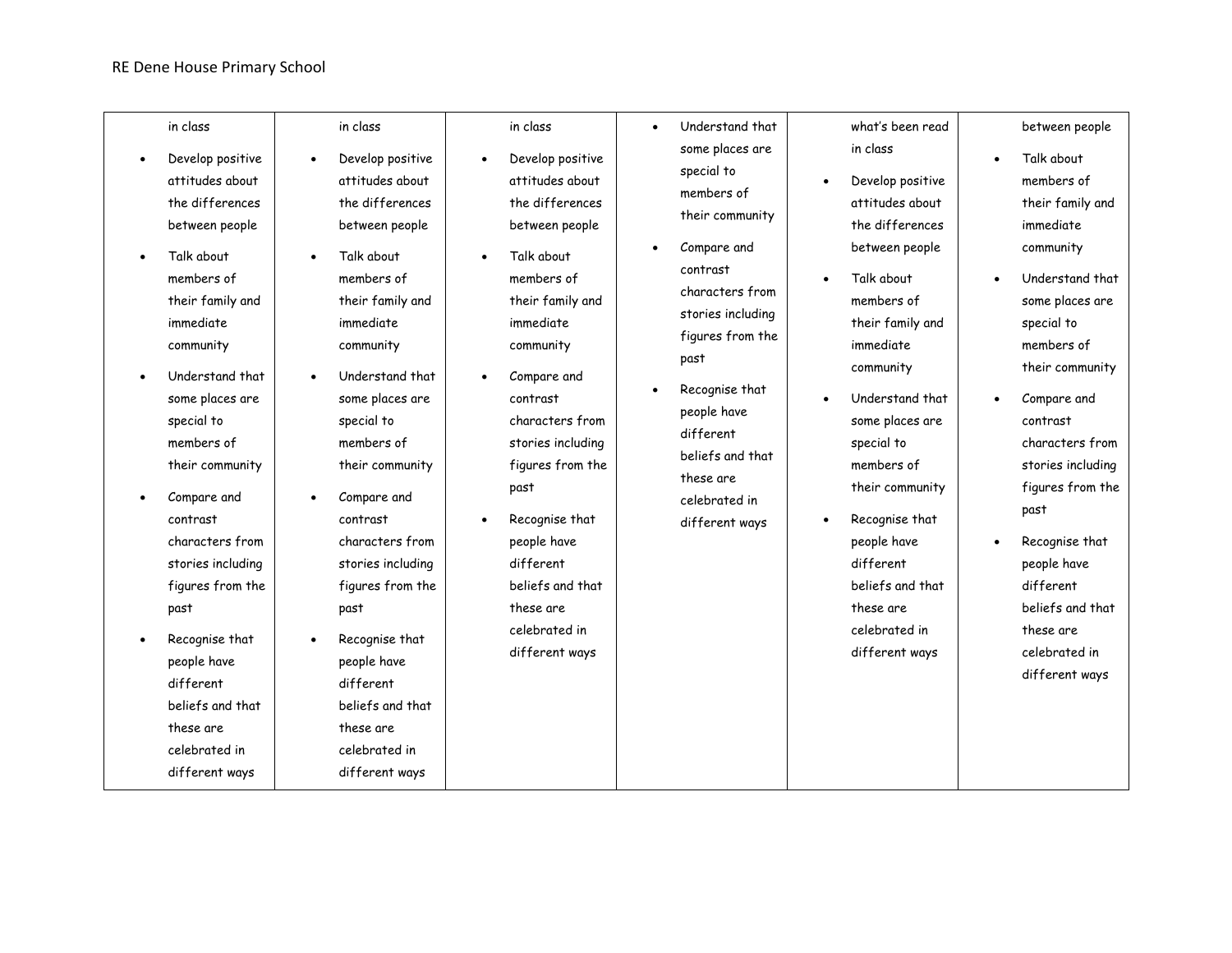### Year 1/2

| Why is the Bible special to<br><b>Christians?</b><br>What can we learn from the<br>story of St Cuthbert?                                                                                                                                                                                                                                                                                                                                                                                                                                                                                                                                                                                                                                                                              | How and why is<br>light important at<br>Christmas?                                                                                                                                                                                                                                                   | What does it mean to<br>belong in Christianity?                                                                                                                                                                                                                                                                                                                                                                                                                                                                                                               | <b>How do Christians</b><br>celebrate Easter?                                                                                                                                                                                                                                                                                                                                                                                                                                                                                                                                                                                                                                | <b>How do Buddhists show</b><br>their beliefs?                                                                                                                                                                                                                                                                                           | Why is Muhammad important<br>to Muslims?                                                                                                                                                                                                                                                                                                                                                                                                                                                          |
|---------------------------------------------------------------------------------------------------------------------------------------------------------------------------------------------------------------------------------------------------------------------------------------------------------------------------------------------------------------------------------------------------------------------------------------------------------------------------------------------------------------------------------------------------------------------------------------------------------------------------------------------------------------------------------------------------------------------------------------------------------------------------------------|------------------------------------------------------------------------------------------------------------------------------------------------------------------------------------------------------------------------------------------------------------------------------------------------------|---------------------------------------------------------------------------------------------------------------------------------------------------------------------------------------------------------------------------------------------------------------------------------------------------------------------------------------------------------------------------------------------------------------------------------------------------------------------------------------------------------------------------------------------------------------|------------------------------------------------------------------------------------------------------------------------------------------------------------------------------------------------------------------------------------------------------------------------------------------------------------------------------------------------------------------------------------------------------------------------------------------------------------------------------------------------------------------------------------------------------------------------------------------------------------------------------------------------------------------------------|------------------------------------------------------------------------------------------------------------------------------------------------------------------------------------------------------------------------------------------------------------------------------------------------------------------------------------------|---------------------------------------------------------------------------------------------------------------------------------------------------------------------------------------------------------------------------------------------------------------------------------------------------------------------------------------------------------------------------------------------------------------------------------------------------------------------------------------------------|
| Pupils will be taught to:                                                                                                                                                                                                                                                                                                                                                                                                                                                                                                                                                                                                                                                                                                                                                             | Pupils will be<br>taught to:                                                                                                                                                                                                                                                                         | Pupils will be taught to:                                                                                                                                                                                                                                                                                                                                                                                                                                                                                                                                     | Pupils will be taught to:                                                                                                                                                                                                                                                                                                                                                                                                                                                                                                                                                                                                                                                    | Pupils will be taught to:                                                                                                                                                                                                                                                                                                                | Pupils will be taught to:                                                                                                                                                                                                                                                                                                                                                                                                                                                                         |
| have simple knowledge of<br>$\bullet$<br>some Christian beliefs about<br>the Bible and its importance<br>retell religious stories and<br>$\bullet$<br>have simple knowledge of<br>their significance<br>suggest meanings for<br>$\bullet$<br>religious actions and symbols<br>express their views and give<br>$\bullet$<br>simple reasons to support<br>these, in response to the<br>religious material they learn<br>about<br>recognise that some<br>$\bullet$<br>questions cause people to<br>wonder and are difficult to<br>answer<br>why Cuthbert became a monk<br>how Cuthbert preached and<br>helped others<br>how Cuthbert was bishop at<br>$\bullet$<br>Lindisfarne<br>how Cuthbert liked to be<br>$\bullet$<br>alone to pray<br>how and why Durham<br>Cathedral is linked to | retell the<br>Nativity story<br>and suggest<br>meaning for<br>symbols of<br>light in story<br>identify and<br>suggest<br>meaning for<br>Christingle<br>symbols<br>reflect on<br>their own<br>experience<br>and feelings<br>connected<br>with light and<br>be aware of<br>other people's<br>feelings. | have simple knowledge of<br>practices:<br>identify and name<br>some objects and<br>actions connected<br>with the baptism<br>ceremony eq<br>baptism candle,<br>font, water, cross,<br>baptism card, sign<br>of the cross<br>have simple knowledge of<br>beliefs:<br>know that parents<br>$\bullet$<br>and godparents<br>promise to God to<br>follow Jesus and<br>bring their child up<br>as a Christian<br>know that being a<br>Christian means<br>showing love and<br>care to others and<br>helping them<br>know that<br>Christians take<br>their children to | have simple knowledge<br>$\bullet$<br>of the beliefs,<br>teaching / stories<br>about the events of<br>Holy Week including<br>the death (Good<br>Friday) and<br>resurrection (Easter<br>Sunday) of Jesus as<br>well as the Last<br>Supper (key focus)<br>and Palm Sunday, using<br>simple technical<br>vocabulary.<br>have simple knowledge<br>of why the beliefs and<br>practices about Palm<br>Sunday, the Last<br>Supper (key focus) and<br>the death and<br>resurrection of Jesus.<br>may be important to<br>people by connecting<br>the symbols of the<br>Easter story to<br>celebrations in church.<br>For example, identify<br>some Easter practices<br>in churches eq | have simple<br>knowledge of<br>how Buddhists<br>worship and<br>meditate<br>have simple<br>$\bullet$<br>knowledge of<br>some of the<br>Buddhist aids<br>to worship<br>have simple<br>knowledge of<br>some of the<br>values and<br>actions of<br><b>Buddhists</b><br>have simple<br>knowledge<br>about the<br><b>Buddhist</b><br>community | Understand Muhammad as<br>$\bullet$<br>the final prophet of Allah<br>Know stories of his life<br>and their significance to<br>the Muslim faith<br>Understand the Muslim<br>$\bullet$<br>belief that we must take<br>care of animal no matter<br>how big or small<br>Know that Muslims believe<br>in one God<br>Understand the<br>significance of Hajj in<br>relation to Muhammad<br>$\ddot{\phantom{a}}$<br>Know that when<br>Muhammad's name I<br>spoken Muslims will say<br>'Peace be upon him' |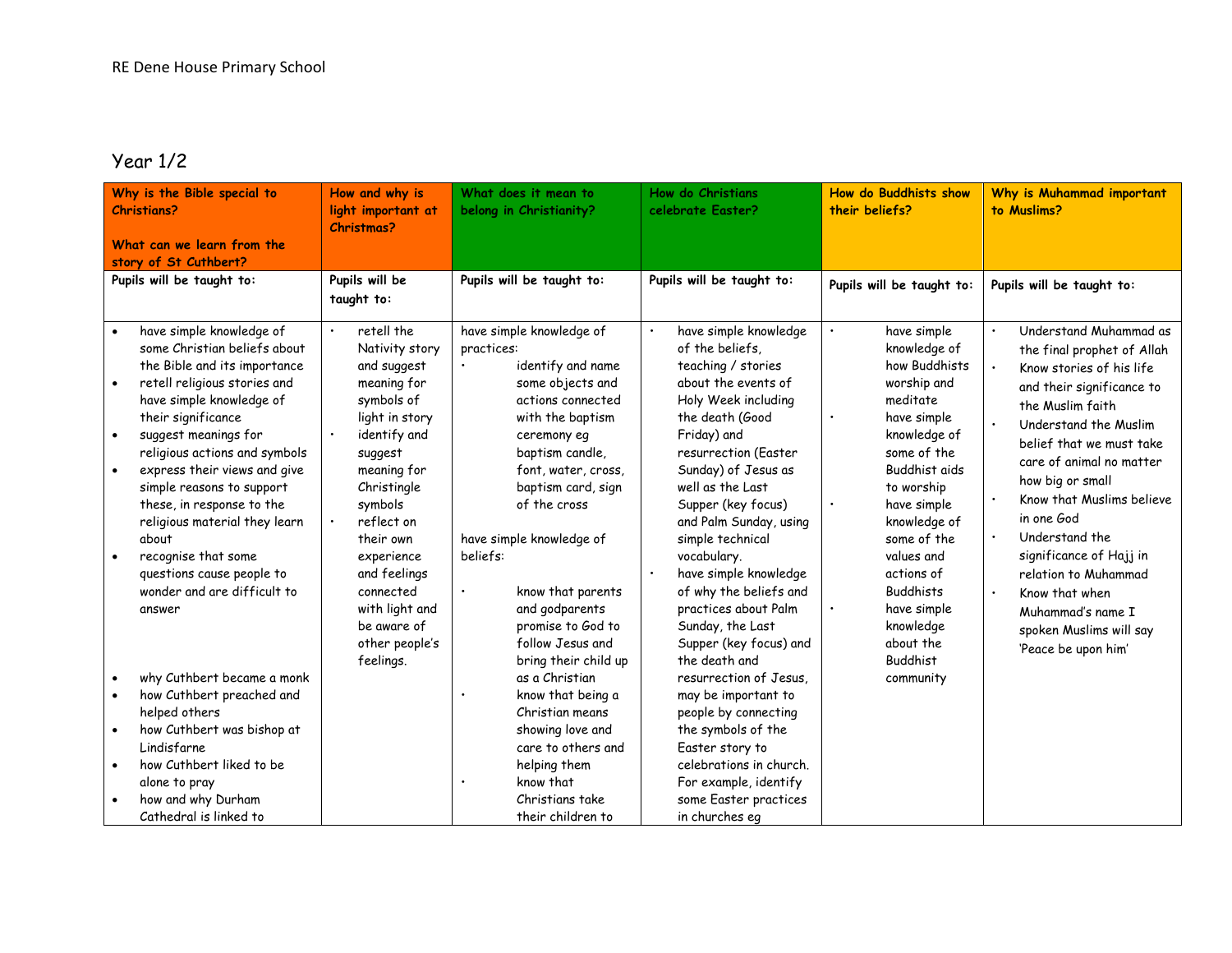| Cuthbert<br>Hallelujah, Easter<br>church, pray and                                                                                                                   |  |
|----------------------------------------------------------------------------------------------------------------------------------------------------------------------|--|
| how Durham Cathedral is a<br>read bible with<br>hymns, giving out eggs,                                                                                              |  |
| bread and wine<br>them to help them<br>place of worship today                                                                                                        |  |
| how and why people visit<br>have simple knowledge<br>belong to the<br>$\bullet$                                                                                      |  |
| Christian church.<br>of some of the<br>Lindisfarne today.                                                                                                            |  |
| similarities and                                                                                                                                                     |  |
| differences between                                                                                                                                                  |  |
| Christian                                                                                                                                                            |  |
| denominations and how                                                                                                                                                |  |
| they celebrate Easter                                                                                                                                                |  |
| in church by (the Last                                                                                                                                               |  |
| Supper (key focus)                                                                                                                                                   |  |
| identify some features                                                                                                                                               |  |
| and objects found in                                                                                                                                                 |  |
| churches at Easter eg                                                                                                                                                |  |
| cross, Easter garden,                                                                                                                                                |  |
| gold/white/purple                                                                                                                                                    |  |
|                                                                                                                                                                      |  |
| In response to the                                                                                                                                                   |  |
| material they learn                                                                                                                                                  |  |
| about, pupils can raise                                                                                                                                              |  |
| questions, express                                                                                                                                                   |  |
| their opinions and back                                                                                                                                              |  |
| them up with simple                                                                                                                                                  |  |
| reasons.                                                                                                                                                             |  |
|                                                                                                                                                                      |  |
| Language:<br>Language:<br>Language:<br>Language:<br>Language:<br>Language:                                                                                           |  |
| Light, Angel, Star<br>Buddhism, Buddha, rupa<br>Bible, holy, Old Testament<br>Belonging, baptism,<br>Easter, Christians, Good<br>Muslim, Islam, Muhammad,            |  |
| New Testament, Christians, Jesus<br>Halo, Christingle<br>Friday, Easter Sunday new<br>prayer wheel, sangha,<br>prophet, Allah, Hajj, stories<br>christening, parents |  |
| God, creator, father<br>Promises, welcome, candle,<br>life, Jesus, disciples cross,<br>alms bowl, mandala                                                            |  |
| St Francis, Harvest, church,<br>godparents, Cross, font,<br>crucifix, hot cross bun,                                                                                 |  |
| lectern, worship, library, love,<br>light, Jesus, Bible, love,<br>palm cross, purple, Easter                                                                         |  |
| Church, God, commitment<br>garden, Maundy Thursday,<br>Special, respect, care                                                                                        |  |
| The Last Supper                                                                                                                                                      |  |
| Cuthbert, Lindisfarne prior,                                                                                                                                         |  |
| bishop, Holy Island, monk,                                                                                                                                           |  |
| Durham, Saint, cathedral, Holy,                                                                                                                                      |  |
| pray, Bible, reflection                                                                                                                                              |  |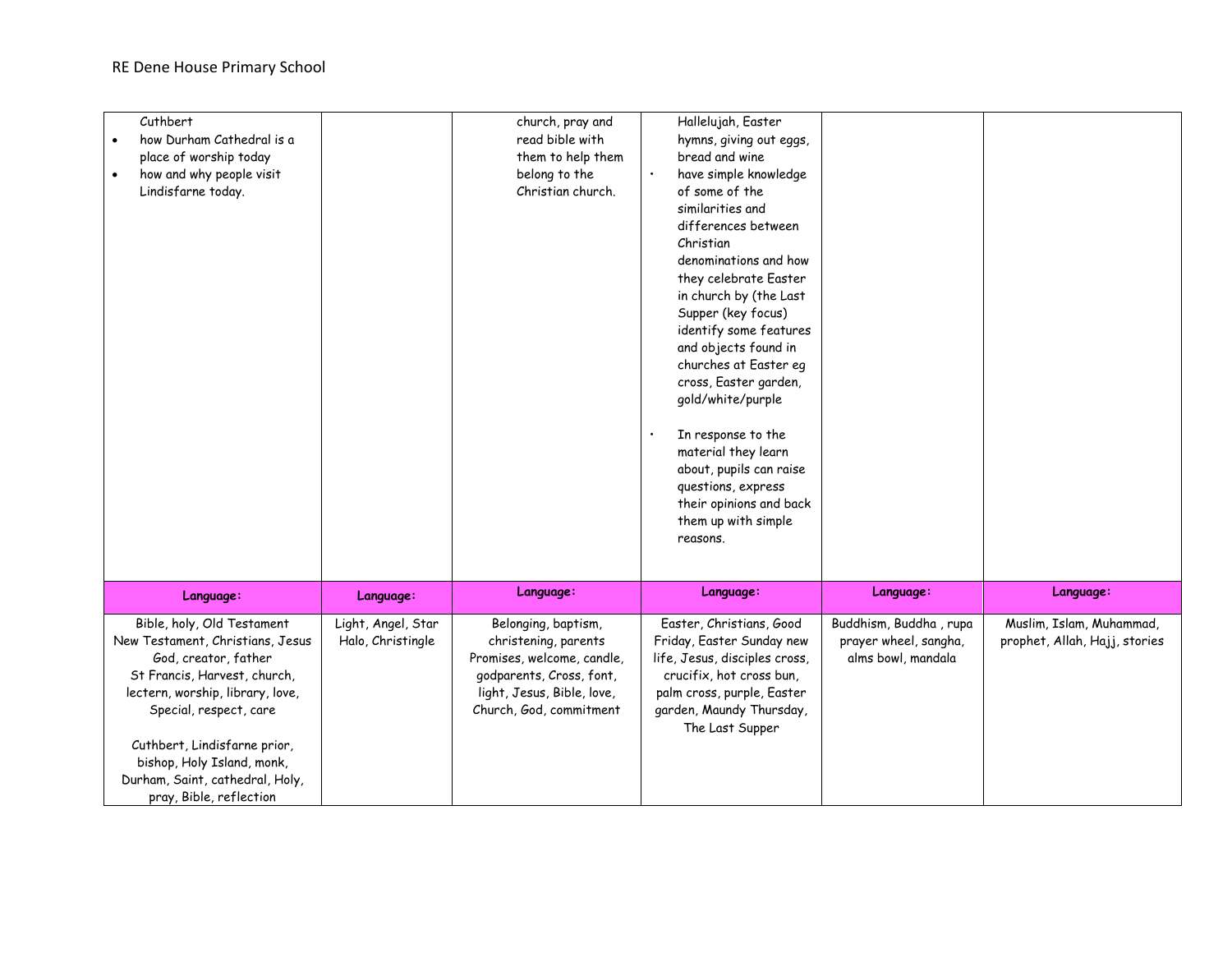### Year 3/4

| What do we know about<br>the Bible and why is it<br>important to Christians?                                                                                                                                                                                                                                                                                                                                                                                                                            | Why do Christians call<br>Jesus the light of<br>the world?                                                                                                                                                                                                                                                                                                                                                                                                                                          | What do Christians<br>believe about Jesus?                                                                                                                                                                                                                                                                                                                                                                                                                                                                                                                               | Why is Lent such<br>an important period for<br><b>Christians?</b>                                                                                                                                  | Why do people visit<br>Durham Cathedral today?                                                                                                                                                                                                                                                                                                                                                                                                                                                                                          | <b>Islamic Rites of Passage</b>                                                                                                                                                                                                           |
|---------------------------------------------------------------------------------------------------------------------------------------------------------------------------------------------------------------------------------------------------------------------------------------------------------------------------------------------------------------------------------------------------------------------------------------------------------------------------------------------------------|-----------------------------------------------------------------------------------------------------------------------------------------------------------------------------------------------------------------------------------------------------------------------------------------------------------------------------------------------------------------------------------------------------------------------------------------------------------------------------------------------------|--------------------------------------------------------------------------------------------------------------------------------------------------------------------------------------------------------------------------------------------------------------------------------------------------------------------------------------------------------------------------------------------------------------------------------------------------------------------------------------------------------------------------------------------------------------------------|----------------------------------------------------------------------------------------------------------------------------------------------------------------------------------------------------|-----------------------------------------------------------------------------------------------------------------------------------------------------------------------------------------------------------------------------------------------------------------------------------------------------------------------------------------------------------------------------------------------------------------------------------------------------------------------------------------------------------------------------------------|-------------------------------------------------------------------------------------------------------------------------------------------------------------------------------------------------------------------------------------------|
| Pupils will be taught to:                                                                                                                                                                                                                                                                                                                                                                                                                                                                               | Pupils will be taught to:                                                                                                                                                                                                                                                                                                                                                                                                                                                                           | Pupils will be taught to:                                                                                                                                                                                                                                                                                                                                                                                                                                                                                                                                                | Pupils will be taught to:                                                                                                                                                                          | Pupils will be taught to:                                                                                                                                                                                                                                                                                                                                                                                                                                                                                                               | Pupils will be taught to:                                                                                                                                                                                                                 |
| describe what is in the<br>Bible (different types<br>of writing, Old and New<br>Testament) and how it<br>is used<br>show understanding of<br>how the Bible helps<br>Christians and why it is<br>important to them<br>describe some<br>similarities and<br>differences in how the<br>Bible is interpreted<br>give responses to<br>questions raised about<br>the Bible eg does<br>something have to have<br>happened to be true?<br>describe the Big Story<br>of Christianity shown<br>through the Bible. | show some<br>understanding of<br>what Christians<br>mean when they call<br>Jesus light of the<br>world - Christian<br>belief in Jesus as<br>Son of God and<br>saviour<br>show understanding<br>of how the symbol<br>of light is used in<br>the Christmas story,<br>making links to<br>Christian beliefs<br>describe how<br>Christians use light<br>at Christmas to<br>express these<br>beliefs - describe<br>and show<br>understanding of<br>the Advent ring<br>reflect on their own<br>and others' | describe some of the<br>events in the life of<br>Jesus - calling the<br>disciples, his baptism,<br>the temptations,<br>performing miracles,<br>what Jesus taught,<br>how he changed lives<br>describe some of the<br>Christian beliefs<br>about Jesus shown<br>through these events<br>- Jesus as powerful,<br>Jesus as having<br>authority, Jesus as<br>the son of god, Jesus<br>changing lives<br>show how these<br>beliefs have an impact<br>on the lives of<br>Christians today<br>ask questions<br>connected with their<br>learning, express an<br>opinion and give | describe some ways<br>Christians keep Lent<br>today<br>know what happened<br>when Jesus was<br>tempted in the<br>desert<br>make links between<br>Jesus' period in the<br>desert and Lent<br>today. | describe some of the<br>features of Durham<br>Cathedral and their<br>significance<br>describe some of the<br>ways in which the<br>Cathedral is used for<br>Christian worship and<br>pilgrimage<br>describe some of the<br>ways in which the<br>Cathedral is used for<br>community use and<br>cultural expression<br>e.g. through<br>exhibitions, the<br>Miner's memorial,<br>special events<br>describe the<br>significance and<br>influence of St<br>Cuthbert and The<br>Venerable Bede (and<br>other northern<br>saints) on Christian | Understand the Five<br>Pillars of Islam and<br>what they represent<br>Understand<br>different ceremonies<br>within the Muslim<br>faith/community<br>including - marriage,<br>funeral<br>Know how beliefs are<br>expressed through<br>Hajj |
|                                                                                                                                                                                                                                                                                                                                                                                                                                                                                                         | experiences in<br>relation to what                                                                                                                                                                                                                                                                                                                                                                                                                                                                  | plausible reasons to<br>back their opinion up.                                                                                                                                                                                                                                                                                                                                                                                                                                                                                                                           |                                                                                                                                                                                                    | worship, pilgrimage<br>and life today                                                                                                                                                                                                                                                                                                                                                                                                                                                                                                   |                                                                                                                                                                                                                                           |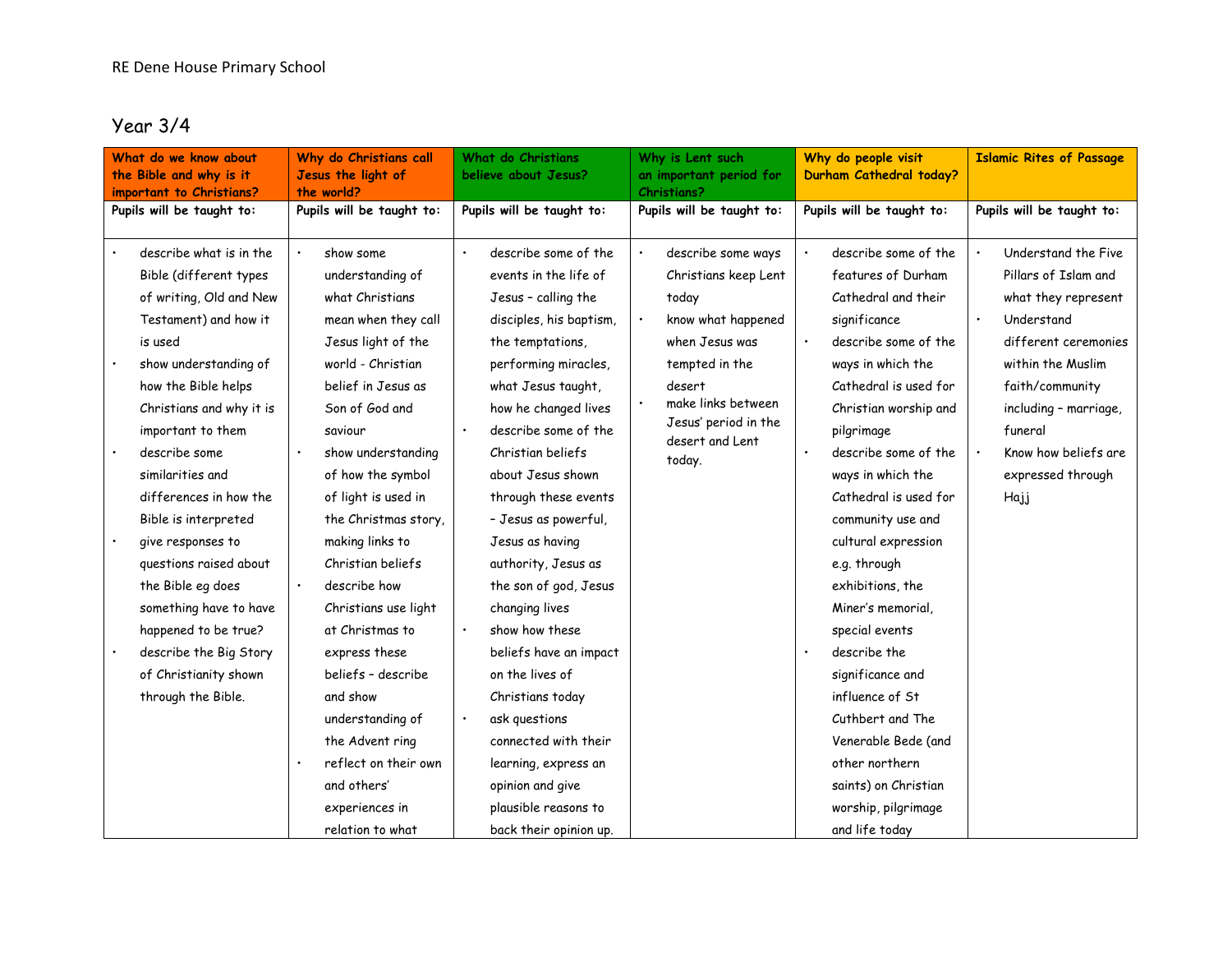|                           | they have learnt          |                         |                         | know about the              |                              |
|---------------------------|---------------------------|-------------------------|-------------------------|-----------------------------|------------------------------|
|                           | about the Advent          |                         |                         | varying reasons why         |                              |
|                           | ring                      |                         |                         | Durham Cathedral is         |                              |
|                           | express their views       |                         |                         | visited today               |                              |
|                           | and give sound            |                         |                         | raise questions and         |                              |
|                           | reason to the             |                         |                         | discuss ideas, giving       |                              |
|                           | question "Does the        |                         |                         | opinions with reasons       |                              |
|                           | Christmas story           |                         |                         | in relation to their        |                              |
|                           | have anything to say      |                         |                         | study about Durham          |                              |
|                           | to people today?"         |                         |                         | Cathedral e.g. should       |                              |
|                           | Show understanding        |                         |                         | a Cathedral be open         |                              |
|                           | of differing views.       |                         |                         | to all whether they         |                              |
|                           |                           |                         |                         | are religious or not?       |                              |
|                           |                           |                         |                         | Is a Cathedral more a       |                              |
|                           |                           |                         |                         | place for tourists          |                              |
|                           |                           |                         |                         | than a place of             |                              |
|                           |                           |                         |                         | worship?                    |                              |
|                           |                           |                         |                         |                             |                              |
| Language:                 | Language:                 | Language:               | Language:               | Language:                   | Language:                    |
| sacred, Creation,         | Advent, saviour, nativity | Bible, gospels, Messiah | Lent, Ministry, Devil,  | Saint, pilgrimage, prayer,  | Muslim, Islam, Five Pillars, |
| Incarnation, Salvation,   |                           | disciples, miracle,     | Temptation, Preparation | Cuthbert, Aidan, Bede,      | faith, communities,          |
| interpretation, Old       |                           | parable, Passover,      |                         | Holy Island, Lindisfarne,   | beliefs, Hajj, Shahadah,     |
| Testament, New Testament, |                           | Son of God, Jewish      |                         | spiritual, reflection,      | Salat, Zakat, Sawm, Allah,   |
| authority                 |                           |                         |                         | worship, cathedral, Ritual, | Mecca                        |
|                           |                           |                         |                         | symbol, community,          |                              |
|                           |                           |                         |                         | culture                     |                              |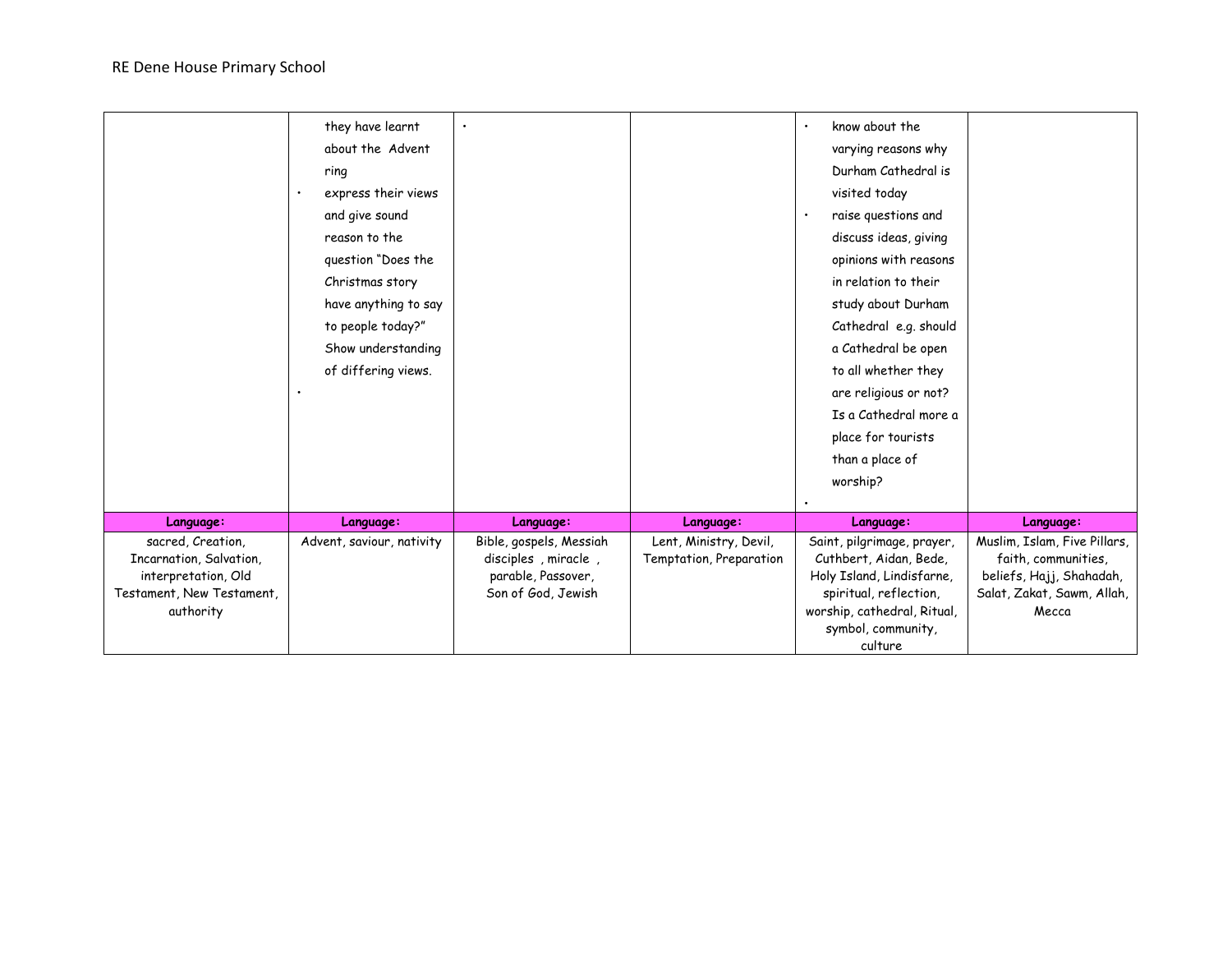### Year 5/6

| What can we learn about<br>religious diversity in our<br>area?                                                                                                                                                                                                                                                              | What do the gospels tell<br>us about the birth of<br>Jesus?                                                                                                                                                                                                                                                                                                                                                                                                                                                   | How and why do people<br>care about the<br>environment?                                                                                                                                                                                                                                                                                                                                                                                                                                                                                                          | Why are Good<br>Friday and Easter Day<br>the most important days<br>for Christians?                                                                                                                                                                                                                           | What can we learn about<br>a local Muslim community?                                                                                                                                                                                                                                                                                                                                                                                                                                                                                                         | So, what do we now know<br>about Christianity?<br>(exploration through the<br>concepts)                                                                                                                                                                                                                                                                                                                                                                                                                                                                                                            |
|-----------------------------------------------------------------------------------------------------------------------------------------------------------------------------------------------------------------------------------------------------------------------------------------------------------------------------|---------------------------------------------------------------------------------------------------------------------------------------------------------------------------------------------------------------------------------------------------------------------------------------------------------------------------------------------------------------------------------------------------------------------------------------------------------------------------------------------------------------|------------------------------------------------------------------------------------------------------------------------------------------------------------------------------------------------------------------------------------------------------------------------------------------------------------------------------------------------------------------------------------------------------------------------------------------------------------------------------------------------------------------------------------------------------------------|---------------------------------------------------------------------------------------------------------------------------------------------------------------------------------------------------------------------------------------------------------------------------------------------------------------|--------------------------------------------------------------------------------------------------------------------------------------------------------------------------------------------------------------------------------------------------------------------------------------------------------------------------------------------------------------------------------------------------------------------------------------------------------------------------------------------------------------------------------------------------------------|----------------------------------------------------------------------------------------------------------------------------------------------------------------------------------------------------------------------------------------------------------------------------------------------------------------------------------------------------------------------------------------------------------------------------------------------------------------------------------------------------------------------------------------------------------------------------------------------------|
| Pupils will be taught to:<br>Identify and describe<br>the religious and non-<br>religious communities<br>within our local area<br>Understand how<br>belonging to a<br>religious community<br>can help people                                                                                                                | Pupils will be taught to:<br>describe the<br>similarities and<br>differences in the<br>gospel birth stories<br>show understanding of<br>the intentions of the<br>gospel writers in the<br>birth stories and the                                                                                                                                                                                                                                                                                               | Pupils will be taught to:<br>demonstrate detailed<br>knowledge and<br>understanding of the<br>teachings of<br>Christianity, Buddhism<br>and Islam in relation<br>to care of the natural<br>world by humans                                                                                                                                                                                                                                                                                                                                                       | Pupils will be taught to:<br>show understanding of<br>the significance of<br>the crucifixion and<br>resurrection for<br>Christians - hope<br>follows sadness, the<br>love of God, life after<br>death                                                                                                         | Pupils will be taught to:<br>Understand the role<br>of the Imam as<br>spiritual leader and<br>teacher<br>Understand worship in<br>$\bullet$<br>the mosque: Salah<br>prayer including call<br>to prayer, Wudu                                                                                                                                                                                                                                                                                                                                                 | demonstrate more<br>detailed knowledge<br>and understanding of<br>some of the beliefs<br>and features of<br>Christianity through<br>the RE concepts<br>demonstrate more                                                                                                                                                                                                                                                                                                                                                                                                                            |
| Find out about the<br>impact faith and<br>beliefs have had on<br>the lives of<br>inspirational figures.<br>Consider the<br>difficulties for people<br>of different religious<br>beliefs living in non-<br>religious communities.<br>Think about what<br>makes it difficult to<br>live life according to<br>our own beliefs. | beliefs they show<br>about Jesus<br>show understanding of<br>the differences<br>between biblical<br>accounts of birth<br>stories and traditions<br>surrounding the<br>Christmas story<br>show some<br>understanding of the<br>words true and truth<br>in the context of the<br>birth stories<br>express their own<br>views and give sound<br>reasons to the<br>question, "Are the<br>birth stories true?":<br>show understanding of<br>differing views and<br>give reasons to<br>support a differing<br>view. | show understanding of<br>some of the ways<br>Christians, Buddhists<br>and Muslims may act<br>on these teachings<br>and describe the<br>impact this may have<br>for them and for<br>others<br>describe some of the<br>similarities and<br>differences between<br>these teachings and<br>actions across<br>Christianity, Buddhism<br>and Islam<br>ask questions raised<br>by these teachings<br>and actions within<br>Christianity, Buddhism<br>and Islam. They will<br>express views on<br>these questions, give<br>sound $(*)$ reasons to<br>support these views | show understanding of<br>these beliefs in the<br>accounts of Good<br>Friday and Easter Day<br>express views about<br>questions raised by<br>the events and beliefs<br>of crucifixion and<br>resurrection of Jesus.<br>giving sound reasons<br>to support their views<br>and understanding<br>differing views. | (washing), meanings of<br>positions of prayer;<br>Friday prayer<br>(Jummah).<br>Know the 5 pillars as<br>$\bullet$<br>expression of faith<br>and commitment for<br>individuals and<br>communities -<br>Shahadah (declaration<br>of faith), Salah (ritual<br>prayer), Sawm<br>(fasting), Zakah<br>(giving), Hajj<br>(pilgrimage).<br>Understand how<br>$\bullet$<br>Muslim children show<br>commitment to Islam<br>through the mosque<br>school (learning the<br>Qur'an).<br>Understand how<br>Muslims follow and<br>live by moral codes<br>and how these are | detailed knowledge<br>and understanding of<br><b>BELIEF</b> in Christianity<br>(God, Jesus, love,<br>forgiveness)<br>demonstrate more<br>detailed knowledge<br>and understanding of<br><b>AUTHORITY</b> in<br>Christianity and how<br>this links to beliefs<br>(Bible, Jesus)<br>$\bullet$<br>demonstrate more<br>detailed knowledge<br>and understanding of<br><b>EXPRESSIONS OF</b><br><b>BELIEF</b> in Christianity<br>(worship, ritual,<br>symbols)<br>demonstrate more<br>detailed knowledge<br>and understanding of<br><b>IMPACT OF BELIEF</b><br>in Christianity (e.g.<br>through Christian |